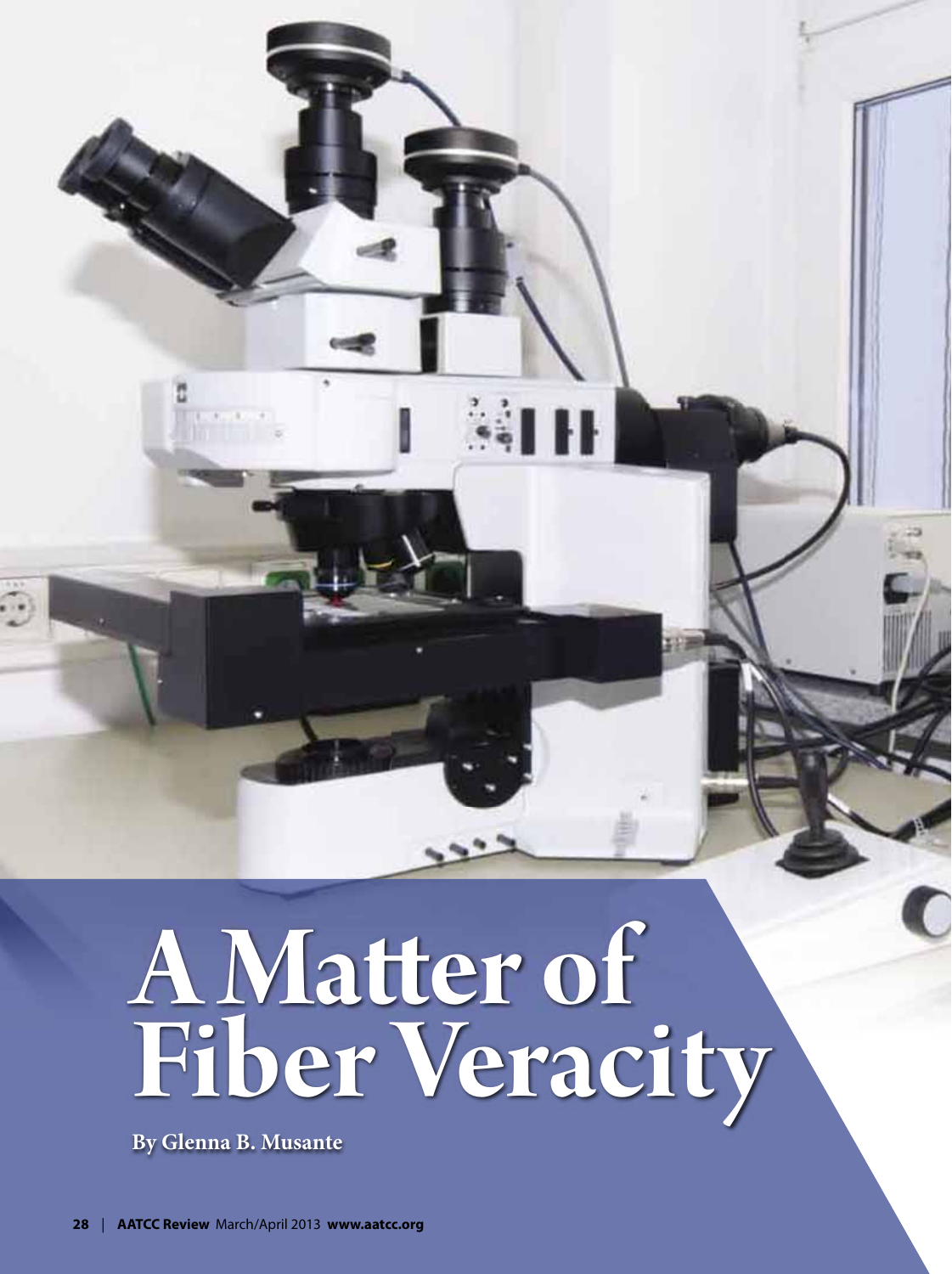

In January, the US Federal Trade Commission<br>concluded three years of aggressive, pre-litiga-<br>tion research into fake bamboo product claims,<br>levying a hefty \$1.26 million in fines against four US n January, the US Federal Trade Commission concluded three years of aggressive, pre-litigation research into fake bamboo product claims, retailers for selling textile products billed as bamboo that were actually rayon.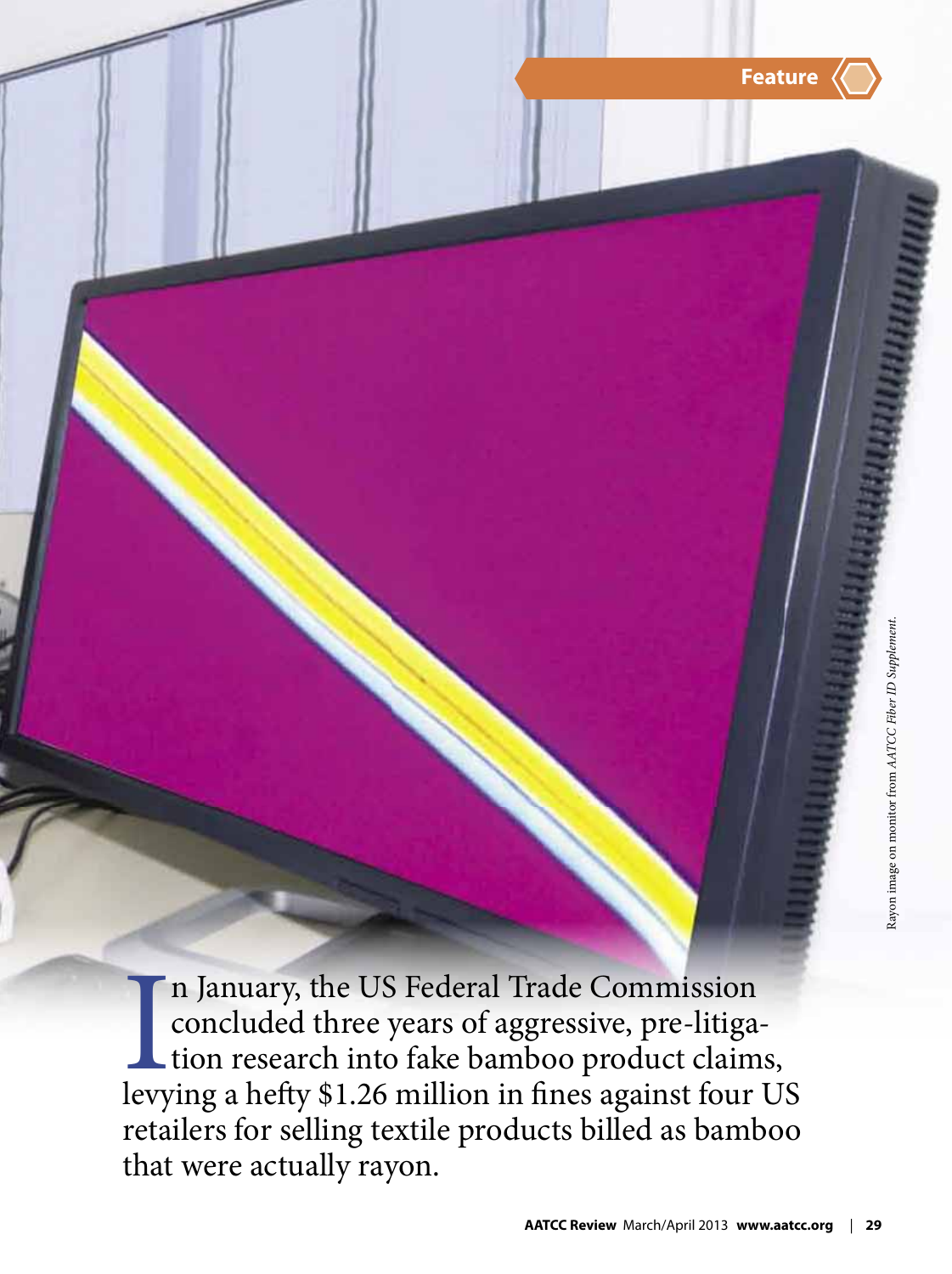The announcement of the fines marked the conclusion of a federal investigation triggered by a college textiles professor, and served as a clear warning to retailers that false claims about textile products sold in the US are cause for prosecution.

Beyond the lawsuits, the fines represent what some say is the bare tip of a global trend that bleeds far outside US borders. From dishonest "eco-friendly" labeling of textiles produced using environmentally harsh chemical processes, to misleading product names and bogus fiber blends, the global textile industry is grappling with a multitude of problems tied to fiber misrepresentation.

While some may hope this problem will fade away, regulatory entities like the FTC are cranking up efforts to clamp down on misleading fiber practices, often with the help of textile industry insiders concerned about the public's right to know the truth about the sustainability claims tied to the textile products they buy.

#### **Bamboo, by Any Other Name…..**

Ironically, the products highlighted in the FTC case, reportedly sold under "green" marketing claims, were made from rayon—a fabric derived from a process so harmful to the environment that its manufacturing has been all but outlawed in the United States.

In a statement released by the FTC, the four retailers cited in the suit violated the Commission's Textile Products Identification Act, which lists clear and specific standards for labeling textile products, and under those rules even rayon made from bamboo

must be called rayon. Another irony? Much of the FTC's evidence was gathered using basic testing procedures taught in introductory textiles courses.

In addition to bringing an end to three years of legal wrangling, the settlement also concludes an investigation that began in 2009 after Ian Hardin, a professor in the textile program at the University of Georgia (UGA), began noticing a flurry of bamboorelated products for sale in stores and catalogs.

Hardin, who recently retired to Emeritus status at UGA, says several claims associated with the items seemed shaky. "They were advertising this wonderful new bamboo fiber that was soft and took up dye well, and also had some antimicrobial qualities," he says. "Any textile chemist would have looked at this and said something is wrong."

For starters, he explains, bamboo is a bast fiber, and like other bast fibers, such as linen or hemp, bamboo-based textiles are rough and do not dye well unless highly processed. In contrast, qualities such as softness and dyeability are common characteristics of rayon.

Following a scientist's instincts, Hardin bought several samples over the internet and tested fiber cross sections in his lab. Within minutes the prognosis was clear—the fibers of these so-called eco-friendly products were rayon. And rayon, as any textile chemist with a diploma would know, is derived from one of the industry's most caustic, environmentally harmful manufacturing processes.

Manufacturing rayon in the United States isn't illegal, per se, says Korin Felix, one of two staff attor-





Rayon photomicrographs from AATCC Technical Manual 2013, page 74.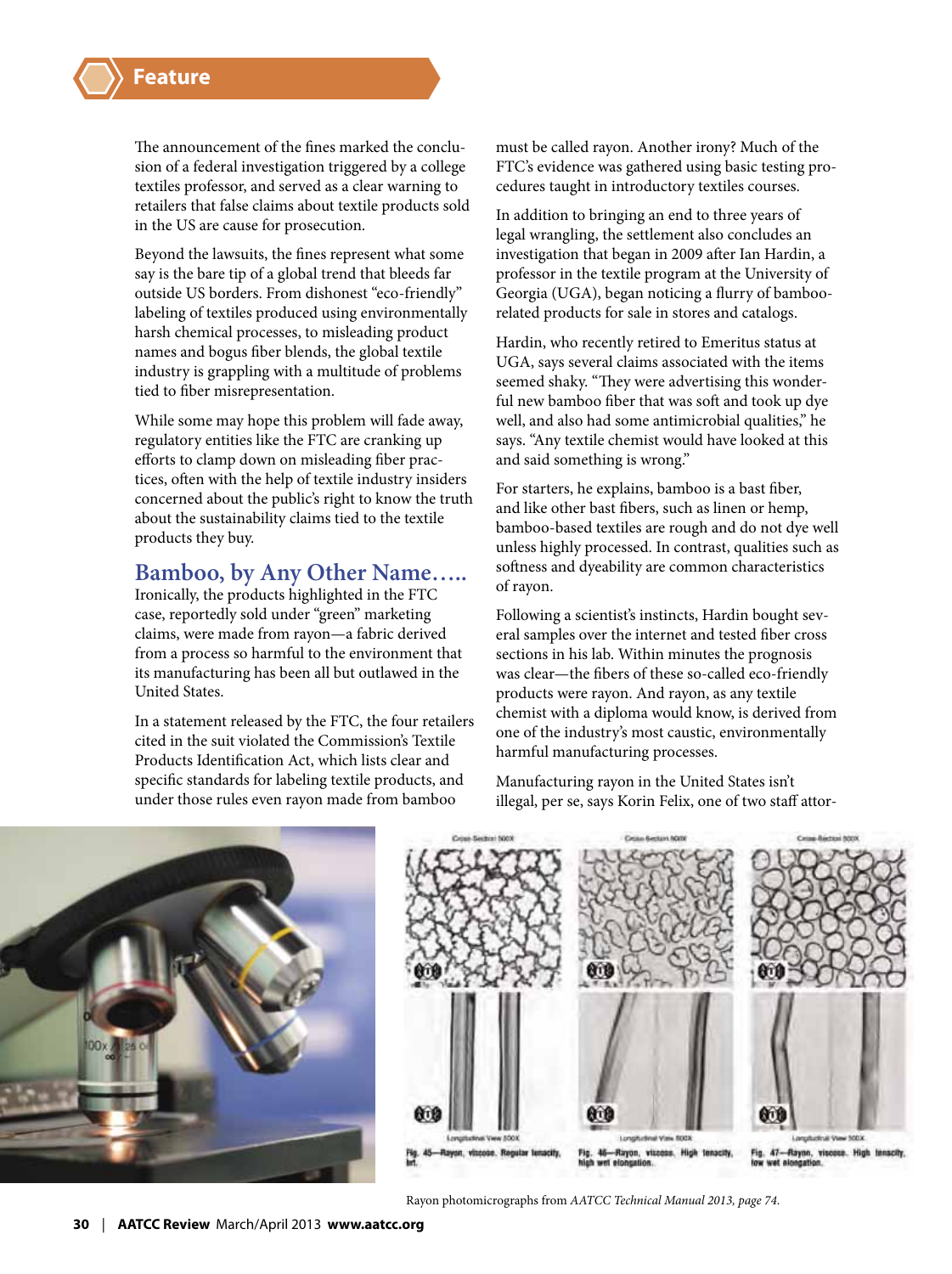## **[OUR PRIMAGREEN®](http://primagreen.dupont.com) IS YOUR PROFIT.**

There's now an enzyme for every step of your textile process: desizing, ecoscouring, biobleaching and biofinishing that can also help reduce the environmental impact of your operations.

Our advanced PrimaGreen® enzymes can also help you increase your profit through:

- Reduced consumption of water
- Reduced energy usage
- Less use of conventional processing chemicals
- **Increased product quality**

Contact us at textiles@dupont.com. Visit us online at primagreen.dupont.com for product solutions and more.

### PrimaGreen®

**JUPD** 

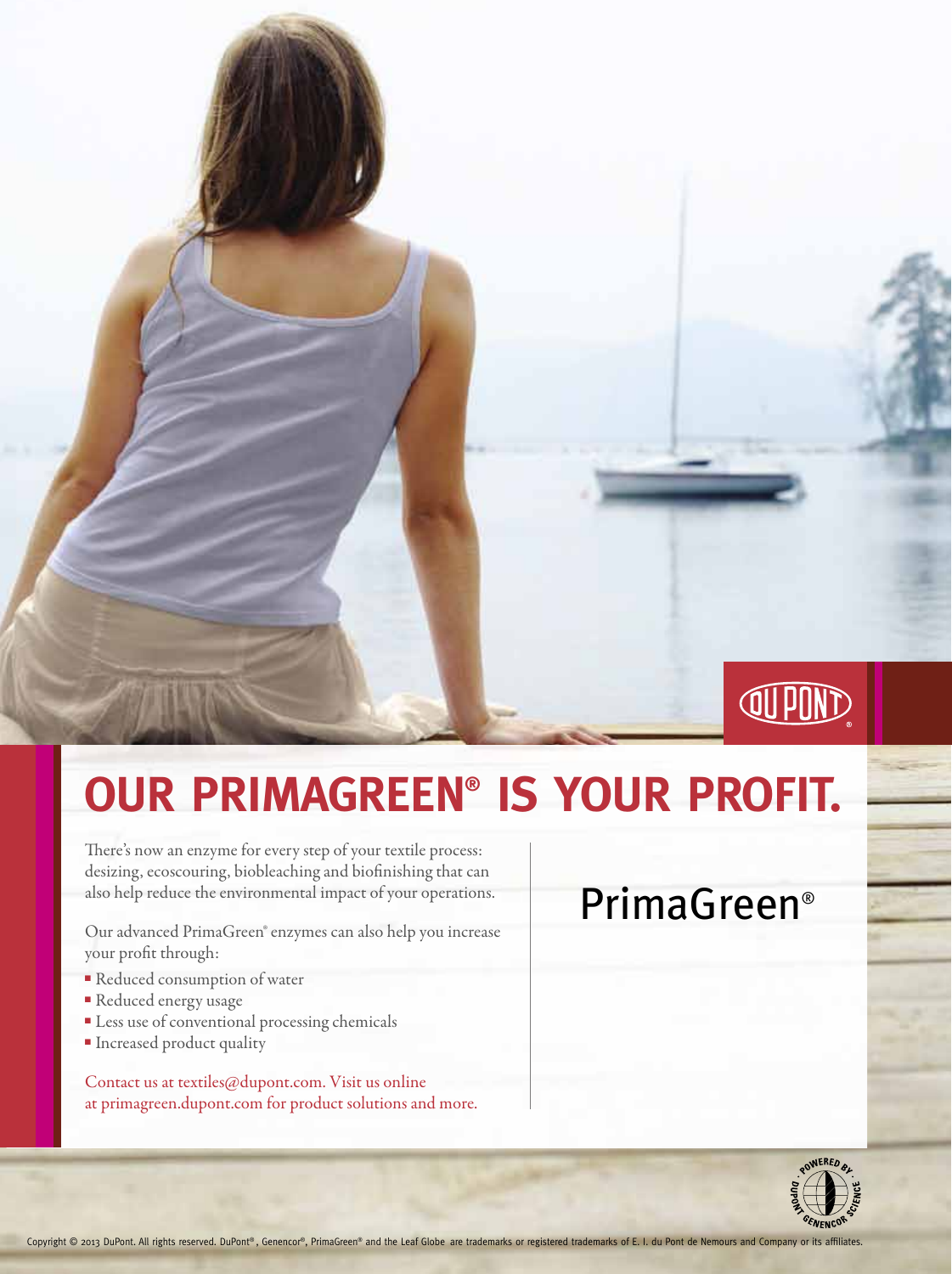#### **Illegal Hair**

Skip Palenik, a world-renowned microparticle analyst perhaps best known for helping solve a long list of serial murders—and the founder of Microtrace, a respected microparticle analysis lab—also sees the occasional textile fiber misrepresentation case. One he worked on led to a tightening of the US rules related to importing products containing animal hair.

A few years ago, The Rainforest Café asked Palenik to analyze hair that was being used on imported souvenir magnets sold in the restaurant's gift shop. It was reportedly rabbit, but after careful analysis by Palenik, turned out to be from cats and dogs kept in what he described as less than humane conditions. Later, he says, the US Humane Society took action, lobbied Congress, and a law was passed banning the import of textiles made from cat or dog fur.



neys for the FTC who worked on the bamboo case. "But the production process is so chemistry intensive, it can be difficult to manufacture in the USA without violating EPA [United States Environmental Protection Agency] regulations."

As described by Stan Hovis, a fiber analyst who works in the textile technical center at Gaston College, rayon production involves taking wood pulp and dissolving it in sulfuric acid. Other chemistries and steps are involved as well, and by the time the pulp has become rayon, he adds, all microscopic characteristics of the original wood are gone.

Hardin concurs. "Rayon is probably the least environmentally friendly fiber you can buy." By the time a manufacturer has finished converting pulp into rayon, "you can't tell which wood it came from," and any natural antimicrobial properties would have been long stripped away.

#### **Follow the Money**

According to Hovis, the marketing of rayon as bamboo is just one misleading fiber claim of many currently being made by a few manufacturers and marketers hoping to make a profit off sustainability.

"Nobody does anything unless there's money behind it," says Hovis. He adds that sellers all along the textile supply chain can potentially charge more for environmentally-friendly products, and this includes dyes, yarn, fabric, and final end products. With that in mind, his advice to retailers and consumers alike when buying any textile product or ingredient bearing an eco-friendly claim is "buyer beware."

He adds that fiber misrepresentation has also been reported recently in connection with products that have flame resistant (FR) qualities. Explaining that some FR materials are made from bundles of high performance fibers, Hovis points out that some high performance fibers are more expensive than others, and buyers of FR products need to make sure that the final product they've bought is made from the same fiber mix as the products tested before purchase.

For example, an FR jacket that tests well with a 60/40 blend of fibers—with the more expensive fiber being predominant—may not test as well as one with a 40/60 mix. He recommends that wholesalers and retailers continue testing products after purchase to make certain product claims are accurate.

Other examples Hovis has seen, and tested, include products described as 100% cotton that are actually made from a cotton/polyester blend.

"It depends on the current going price of cotton and the current going price for polyester," he says. For example, if cotton is selling at a higher price than polyester, some manufacturers may weave polyester fibers into the fabric, hoping to cut costs. But, Hovis adds, doing so could easily lead to a law suit.

#### **Tracking That Seed**

The recent growth of what appear to be false claims tied to organic cotton represents yet another example of fiber misrepresentation following the laws of supply and demand.

Consumers concerned about the environment are willing to pay more for products made from organic cotton, says Richard Shaw, a fiber development manager for Bayer CropScience. This, in turn, has led to an increase in conventionally-grown cotton being mislabeled as organic.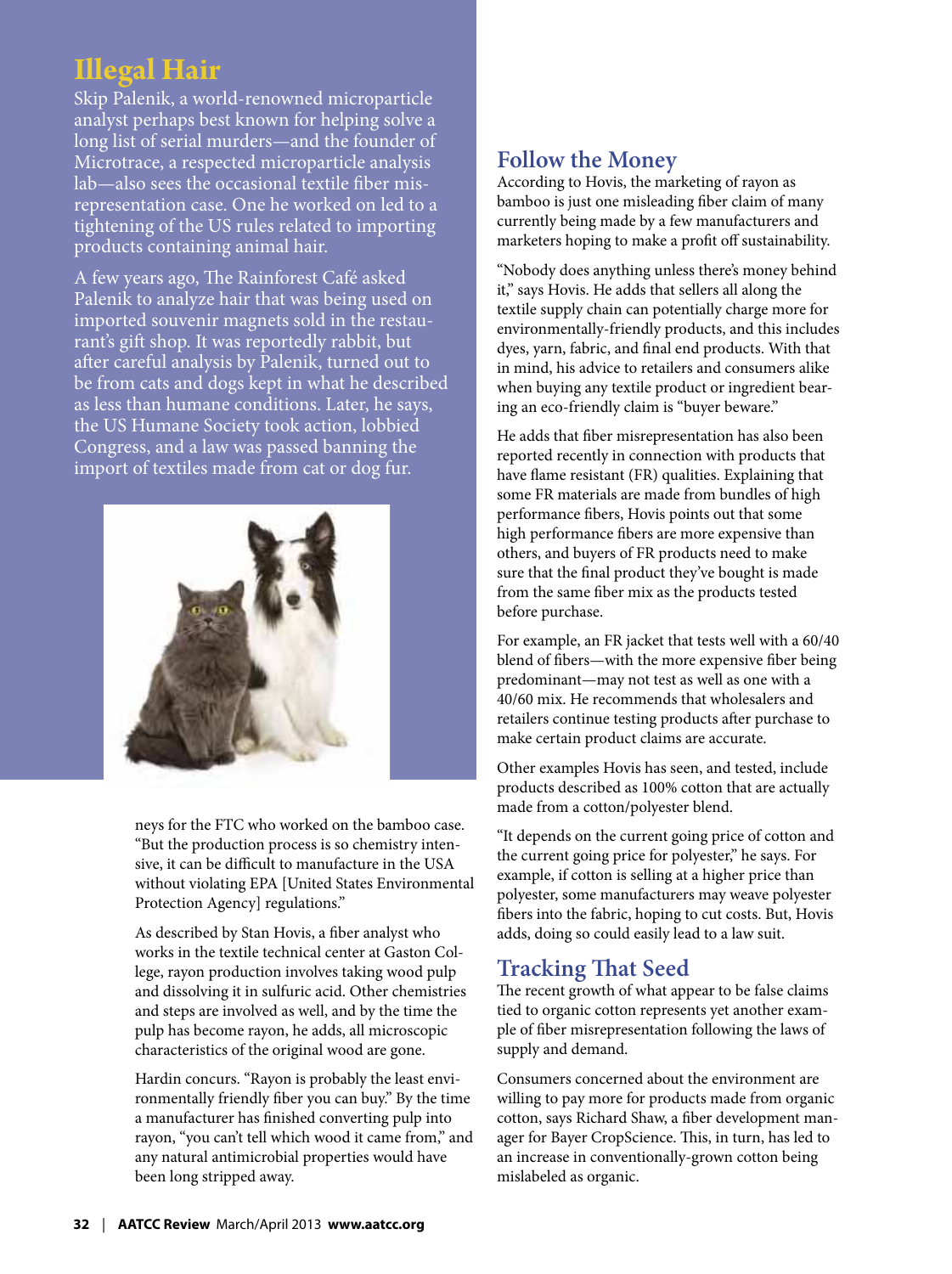

**SUBLING AND .** 

#### **DuPont™ Tefl on® fabric protector– [now more sustainable than ever.](http://teflon.com/sustainable)**

Teflon<sup>®</sup> fabric protector is manufactured using DuPont<sup>™</sup> Capstone<sup>®</sup> repellent and stain release technologies, which are based on short-chain molecules that cannot break down to PFOA in the environment.\*

**Safe, more sustainable solution—without compromising performance.**

**Excellent repellency and soil resistance. Registered and approved for use globally. Meets industry standards.**

**Safe for workers, consumers and the environment when used as intended.**

With Teflon® fabric protector, textiles require less washing and lower wash/dry temperatures, helping them to look better longer.

For more information, visit teflon.com/sustainable



The miracles of science<sup>™</sup>



\*Environmental claim based exclusively on the fact that textiles finished with Capstone" repellent and release products for<br>Teflon" fabric protector utilize short-chain molecules that cannot break down to PFOA in the envir Copyright © 2013 DuPont. All rights reserved. The DuPont Oval Logo, DuPont™, The miracles of science™, Capstone®and Teflon® are trademarks or registered trademarks of E.I. du Pont de Nemours and Company or its affiliates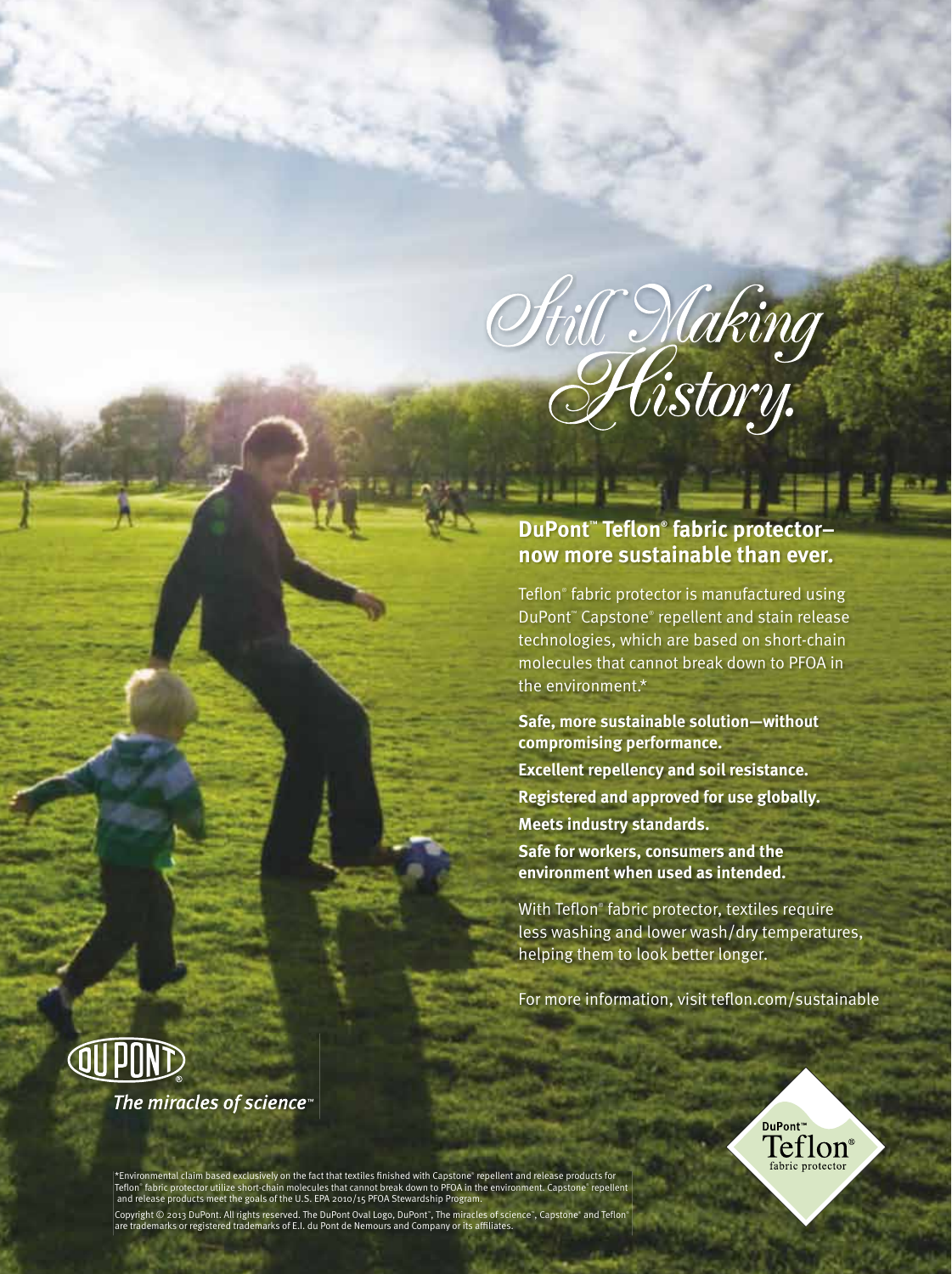

His proof? Currently, he says, more organic cotton is being sold "than has ever been grown around the world."

This presents a particularly tricky problem for the textile industry to monitor, the experts say, because there are no tests available at this point that can accurately verify whether or not a final product is made from organic or conventionally grown cotton.

Bayer CropScience ran into a significant fiber counterfeiting issue shortly after the company developed FiberMax, a genetically engineered cotton seed grown throughout the USA, but primarily in Texas, with reportedly better yields and longer fibers (while being grown with less water) than some other breeds of Texas cotton.

"Our cotton was better adapted to Texas," Shaw says. "It quickly caught the eye of the industry," and before long, "the numbers indicated three times more FiberMax being sold than produced."

This created a potentially hazardous problem for the brand, so FiberMax adopted a third party certification program that has been in place since about 2004. The program tracks each bale of FiberMax back to the farm where the cotton was grown.

Taking another step in the direction of supply chain transparency, Bayer CropScience will soon launch a new line of FiberMax-based cotton clothes through a partnership with denim industry kingpin, Andrew Olah, bearing hang tags with links to a database that identifies the farm where that cotton was grown.

Market research conducted by Bayer CropScience indicates buyers place a high value on transparency and fiber traceability. Says Shaw, "Consumers would like to have some notion of where their goods are from, including the labor practices and political practices."

#### **Hot Potato!**

With regard to fiber identification in the marketplace, the important fact to keep in mind, says Felix, is that retailers are ultimately liable for any false product claims, at least for products sold in the USA. "The law requires that you, as a seller, can substantiate all claims you are making whether express or implied," she says. Calling rayon bamboo, even if that rayon was made from bamboo pulp, implies that the product is something that it's not.

It is also not enough to say that you didn't know, says Felix, adding, "We sometimes bring lawsuits if

#### **Find Your Factory**

Consumers, designers, brand managers, and retail buyers interested in finding out where a garment has been manufactured won't have to wait for FiberMax and Andrew Olah to usher out their new joint line of cotton clothes with hangtags that show where the fiber was grown.

According to Richard Shaw of FiberMax, anyone can do that now, at least in the USA. Every time an item of clothing is sold in the United States, a tag is sewn into an inside seam that has an identification number for the factory where it was made.

Shaw learned about this one day while walking through a store with denim industry superstar, Olah. Olah took out his smart phone and scanned a number he found in an item's seam.

The number took him to a database that identified the factory where the garment was made.

Intertek, an international firm that provides testing, inspection, certification, auditing, and other services to the textile industry, has developed a new subscription-based database called "Find My Factory" designed to connect consumers to "real factories in real time." The Find My Factory Apps for iPhone and Android digital mobile devices take users to a database of more than 30,000 factories.

Each listing reportedly includes a physical address, contact names, product categories manufactured, the number of employees, and more.